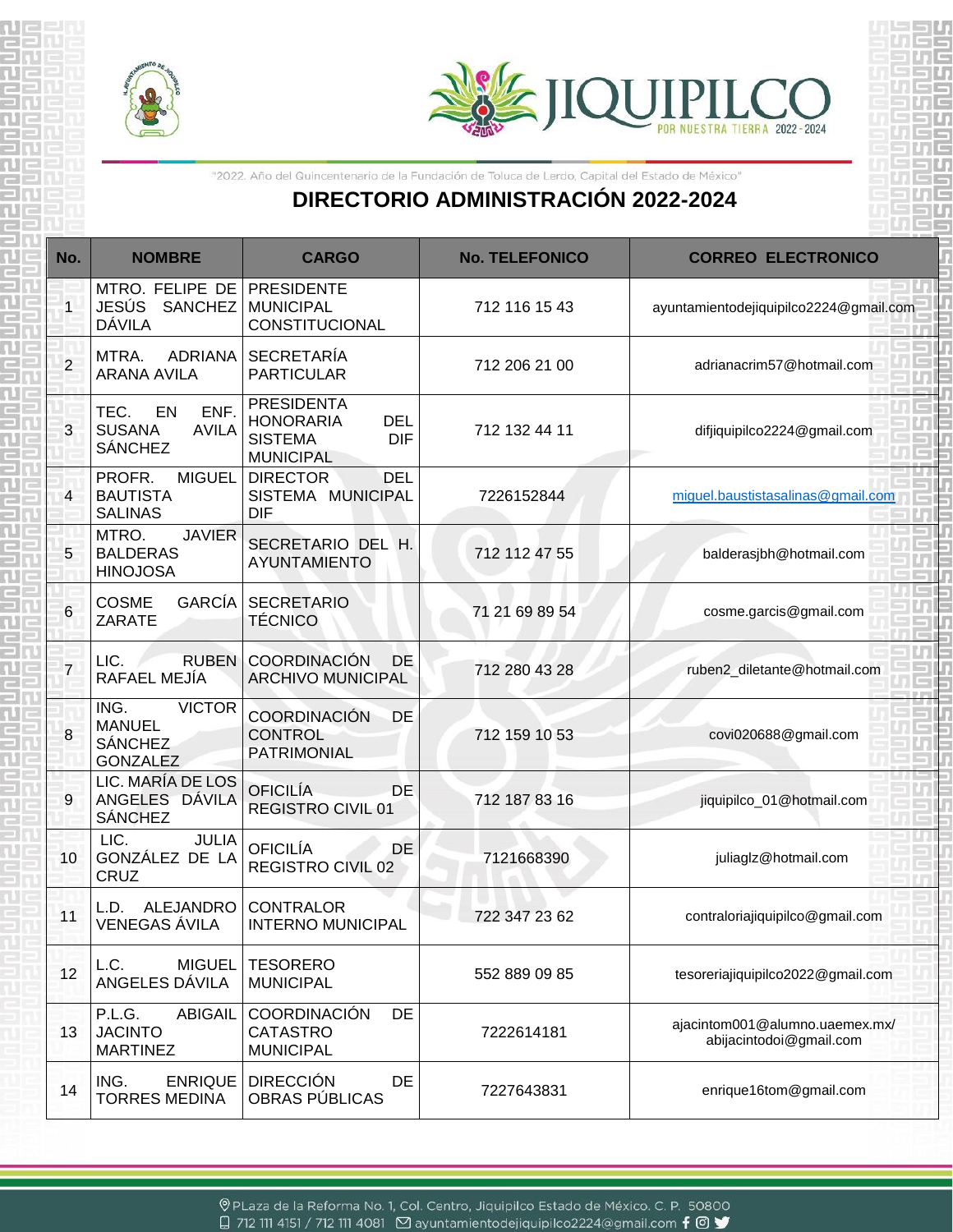| 15 | ARQ.<br>MARCO<br><b>ANTONIO</b><br><b>NAVARRETE</b>                         | <b>DIRECCIÓN</b><br>DE<br><b>DESARROLLO</b><br><b>URBANO</b>                                   |   | 712 130 98 29                                            | TIERRA 2022-2024<br>navmer_const@hotmail.com        |
|----|-----------------------------------------------------------------------------|------------------------------------------------------------------------------------------------|---|----------------------------------------------------------|-----------------------------------------------------|
| 16 | <b>MERCADO</b><br>"202<br>C.<br><b>DEYANIRA</b><br><b>DIONISIO GARCIA</b>   | uincentenario de la Fi<br><b>DIRECCIÓN</b><br><b>DE</b><br><b>SERVICIOS</b><br><b>PÚBLICOS</b> |   | undación de Toluca de Lerdo, Capital de<br>729 28 58 799 | el Estado de México"<br>deyaniradionicios@gmail.com |
| 17 | C. JUAN CARLOS<br><b>RODRIGUEZ</b><br><b>HERNÁNDEZ</b>                      | <b>SUBDIRECTOR</b><br><b>DE</b><br><b>SERVICIOS</b><br><b>PÚBLICOS</b>                         |   | 56 27 517 153                                            | jcrh77clv@hotmail.com                               |
| 18 | C.<br><b>MIGUEL</b><br><b>RAMIRO</b><br>DELGADO PÉREZ                       | <b>COORDINACIÓN</b><br><b>DE</b><br><b>AGUA</b><br><b>SANEAMIENTO</b>                          | Y | 712 181 09 52                                            | delgadoramiro363@gmail.com                          |
| 19 | C.<br><b>HORACIO</b><br><b>JACINTO DÁVILA</b>                               | <b>COORDINACIÓN</b><br>DE<br><b>LIMPIA</b>                                                     |   | 712 135 36 73                                            | cowboysdavila@gmail.com                             |
| 20 | ADRIÁN<br>C.<br>SANCHEZ ÁVILA                                               | <b>COORDINACIÓN</b><br>DE<br><b>SERVICIOS</b><br><b>GENERALES</b>                              |   | 729 491 46 01                                            | addrriann@live.com.mx                               |
| 21 | <b>MIGUEL</b><br>L.D.<br><b>ANGEL</b><br><b>MARGARITO</b><br><b>SÁNCHEZ</b> | <b>DIRECCION</b><br><b>DEL</b><br><b>AREA JURIDICA</b>                                         |   | 7122186555                                               | tarri008@hotmail.com                                |
| 22 | C.<br><b>ALFREDO</b><br><b>MARTINEZ</b><br>VELÁZQUEZ                        | <b>DIRECTOR</b><br>DE<br><b>DESARROLLO</b><br><b>AGROPECUARIO</b>                              |   | 712 142 01 68                                            | maalfredo64@gmail.com                               |
| 23 | ING.<br><b>RENÉ</b><br><b>MIRANDA ROJAS</b>                                 | DIRECTOR DE MEDIO<br><b>AMBIENTE</b>                                                           |   | 712 188 82 30                                            | ing.renemiranda@gmail.com                           |
| 24 | MTRO.<br><b>DANIEL</b><br><b>OMIFIM KILDARES</b><br><b>MACARIO</b>          | <b>DIRECTOR</b><br><b>DE</b><br><b>SEGURIDAD</b><br><b>CIUDADANA</b>                           |   | 722 45 61 8 89                                           | mackkildares@gmail.com                              |
| 25 | C.<br><b>LEONEL</b><br><b>MARTÍNEZ</b><br><b>ESPIRIDIÓN</b>                 | JEFE DE SERVICIOS                                                                              |   | 55 26 54 97 69                                           | samara26999@gmail.com                               |
| 26 | LIC. ROSA ISELA<br><b>BECERRIL</b><br><b>BALTAZAR</b>                       | <b>SECRETARÍA</b><br><b>TÉCNICA</b><br>DE<br><b>SEGURIDAD</b><br><b>CIUDADANA</b>              |   | 71 21 02 73 95                                           | isel_181089@hotmail.com                             |
| 27 | P.L.C.<br><b>DANIEL</b><br><b>BECERRIL</b><br>VALDEZ                        | <b>DE</b><br><b>COORDINADOR</b><br><b>PREVENCIÓN</b><br>DEL<br><b>DELITO</b>                   |   | 7121623301                                               | dbecerril091@gmail.com                              |
| 28 | C.<br>ALEJANDRO<br>PIEDAD SÁNCHEZ                                           | <b>COORDINADOR</b><br>DE<br><b>VIALIDAD</b>                                                    |   | 7121402469                                               | magnomurad1236@gmail.com                            |
| 29 | LIC.<br><b>JOSÉ</b><br>ALFREDO MEDINA<br>GONZÁLEZ                           | <b>DIRECTOR</b><br>DE<br>PLANEACIÓN                                                            |   | 712 142 68 42                                            | j.alfredomedina_26@hotmail.com                      |
| 30 | LIC. DIANA LAURA<br>ARZATE<br><b>DOMÍNGUEZ</b>                              | <b>UNIDAD</b><br>DE<br>INFORMACIÓN,<br>PLANEACIÓN<br>EVALUACIÓN (UIPE)                         | Y | 712 102 63 90                                            | dianalaurarzatedomin@gmail.com                      |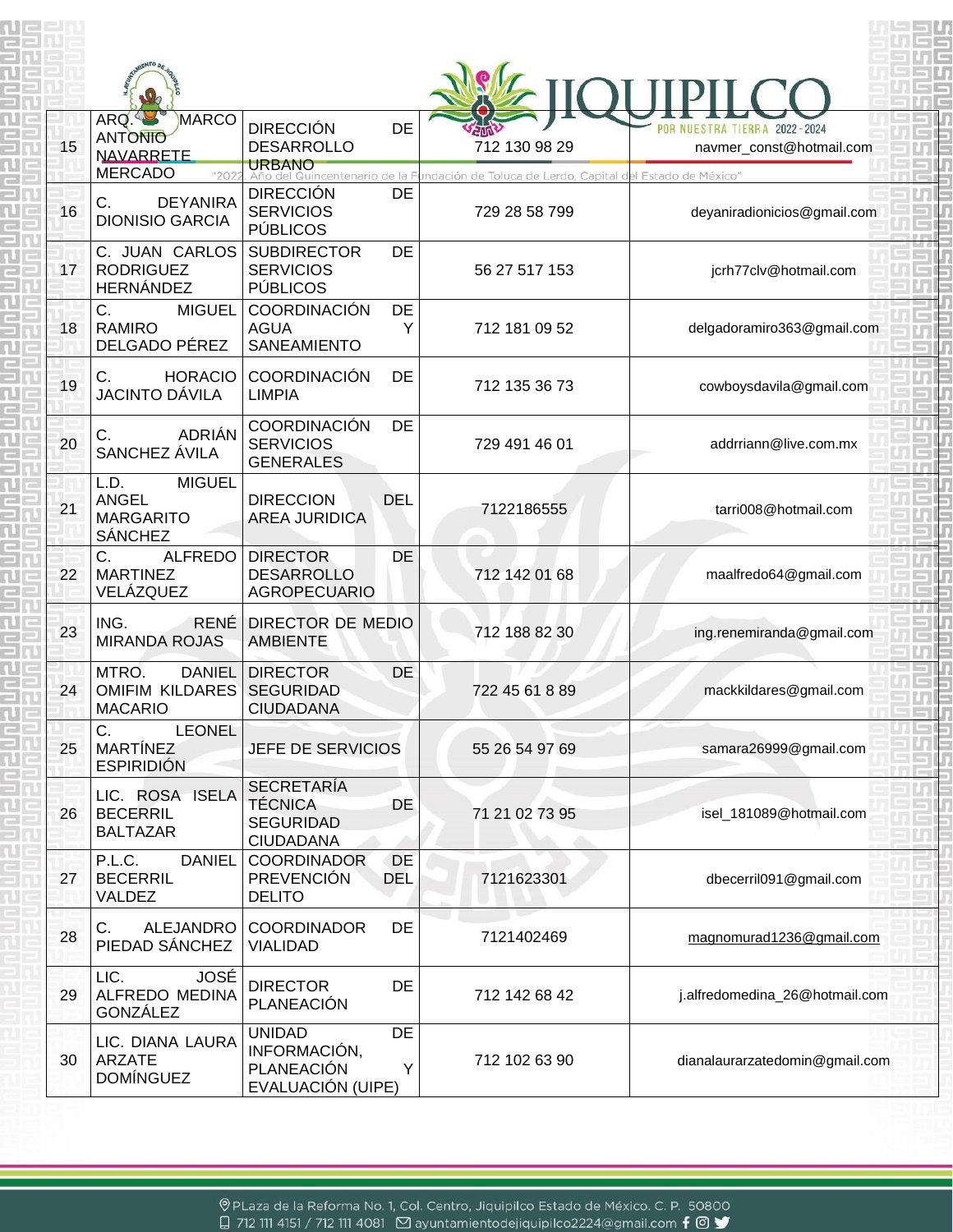| 31 | <b>EDUARDO</b><br>L.A.<br><b>MEDINA DÍAZ</b>                   | <b>COORDINADOR</b><br><b>TRANSPARENCIA</b><br><b>ACCESO</b><br><b>INFORMACIÓN</b> ario de la F<br>PÚBLICA | DE<br>Y<br>LA | 712 329 02 64<br>undación de Toluca de Lerdo, Capital del Estado de México" | TIERRA 2022-2024<br>eduardo6902@hotmail.com |
|----|----------------------------------------------------------------|-----------------------------------------------------------------------------------------------------------|---------------|-----------------------------------------------------------------------------|---------------------------------------------|
| 32 | L.E.D.<br><b>ROBERTO</b><br>ALONSO MALVÁEZ                     | <b>DIRECTOR</b><br><b>INCUFIDE</b>                                                                        | <b>DE</b>     | 712 108 99 33                                                               | robertoalonso49@yahoo.com.mx                |
| 33 | T.U.M.<br><b>MANUEL</b><br>ÁVILA RUBIO                         | <b>DIRECTOR</b><br><b>GOBERNACIÓN</b>                                                                     | <b>DE</b>     | 712 147 42 10                                                               | mar-aguila1972hotmail.com                   |
| 34 | <b>ANTONIO</b><br><b>CASTILLO ROSAS</b>                        | <b>COORDINACIÓN</b><br><b>TRANSPORTE</b>                                                                  | <b>DE</b>     | 7121779040                                                                  | ac691352@gmail.com                          |
| 35 | P.C.<br>MA.<br><b>GUADALUPE</b><br><b>BERNAL ROBLES</b>        | <b>DIRECCIÓN</b><br><b>DESARROLLO</b><br><b>SOCIAL</b>                                                    | <b>DE</b>     | 55 35 64 36 77                                                              | mguadbernal@gmail.com                       |
| 36 | MTRO.<br>ANTONIO GARCÍA EDUCACIÓN<br><b>RODRÍGUEZ</b>          | <b>HÉCTOR DIRECCIÓN</b><br><b>CULTURA</b>                                                                 | DE<br>Y       | 712 130 63 33                                                               | hector_antonio_garcia_r1711@yahoo.com.mx    |
| 37 | LIC. EN PSIC. MA.<br><b>ANGÉLICA</b><br><b>DELFINO MONTIEL</b> | <b>COORDINACIÓN</b><br><b>EDUCACIÓN</b>                                                                   | DE            | 712 140 57 85                                                               | angelicadelfino81@gmail.com                 |
| 38 | LIC.<br><b>AZUSENA</b><br><b>RICARDO</b><br>GONZÁLEZ           | <b>COORDINACIÓN</b><br><b>CULTURA</b>                                                                     | <b>DE</b>     | 712 172 69 80                                                               | azrigo1517@gmail.com                        |
| 39 | LIC.<br><b>RICARDO</b><br><b>GARCIA BECERRIL</b>               | <b>DEFENSORIA</b><br><b>MUNICIPAL</b><br><b>DERECHOS</b><br><b>HUMANOS</b>                                | <b>DE</b>     | 7121652223                                                                  | ricardog.b@hotmail.com                      |
| 40 | MTRO. LUIS REY<br>ORTEGA MEDINA                                | <b>DIRECCIÓN</b><br>ADMINISTRACIÓN                                                                        | DE            | 712 117 09 88                                                               | leo_ortega3@yahoo.es                        |
| 41 | C.P.<br><b>MARTIN</b><br><b>SÁNCHEZ</b><br><b>ENRÍQUEZ</b>     | <b>COORDINACIÓN</b><br><b>LICITACIONES</b>                                                                | <b>DE</b>     | 712 116 56 76                                                               | martinchez@hotmail.com                      |
| 42 | <b>YASMIN</b><br>L.D.<br><b>ARANA AVILA</b>                    | <b>COORDINACIÓN</b><br><b>RECURSOS</b><br><b>HUMANOS</b>                                                  | <b>DE</b>     | 554 384 89 82                                                               | aravi03@hotmail.com                         |
| 43 | C.<br><b>NORMA</b><br>ANGÉLICA<br><b>GARCIA SEVERO</b>         | <b>COORDINACIÓN</b><br><b>ADQUISICIONES</b>                                                               | DE            | 712 132 46 08                                                               | coordinacionadq22_24@outlok.com             |
| 44 | L.C.<br><b>LAURA</b><br>MALVAIS GUZMÁN                         | <b>DIRECCIÓN</b><br><b>DESARROLLO</b><br><b>ECONÓMICO</b>                                                 | DE            | 722 571 44 33                                                               | laumg114@gmail.com                          |
| 45 | $C_{\cdot}$<br><b>MAURICIO</b><br>GONZÁLEZ<br><b>NAVARRETE</b> | <b>COORDINACIÓN</b><br>TRÁMITES,<br><b>PERMISOS</b><br><b>LICENCIAS</b>                                   | DE<br>Υ       | 712 138 25 04                                                               | maurinavarrete1801@gmail.com                |
| 46 | LIC. HUGO DANIEL<br><b>ORDOÑEZ</b><br><b>ORTEGA</b>            | <b>DIRECCIÓN</b><br><b>TURISMO</b>                                                                        | DE            | 7225138266                                                                  | hugodanielordonezortega@gmail.com           |

⊗ PLaza de la Reforma No. 1, Col. Centro, Jiquipilco Estado de México. C. P. 50800 □ 712 111 4151 / 712 111 4081 △ ayuntamientodejiquipilco2224@gmail.com f ◎ ◆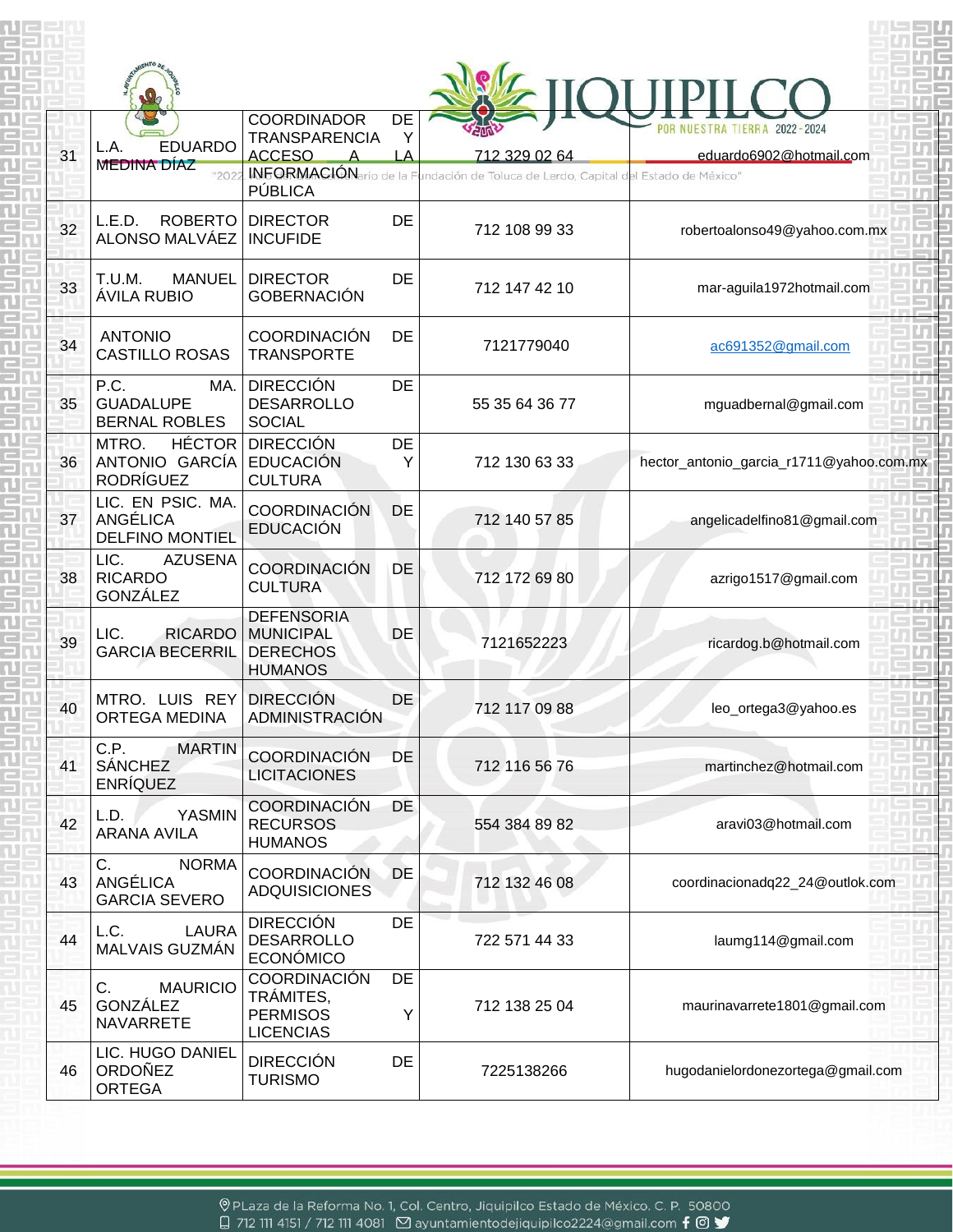| 47 | LIC.<br>EONICE<br>ÁLVAREZ GABINO                                 | <b>DIRECCIÓN</b><br>DE<br>ASUNTOS INDÍGENAS                                                            | 712 192 43 12                                                     | IUESTRA TIERRA 2022-2024<br>alvarezigabino@yahoo.com.mx |
|----|------------------------------------------------------------------|--------------------------------------------------------------------------------------------------------|-------------------------------------------------------------------|---------------------------------------------------------|
| 48 | L.D. OTILIO PÉREZ<br><b>SÁNCHEZ</b>                              | <b>OFICIALÍA</b> centenario<br><b>MEDIADORA</b><br><b>CONCILIADORA</b>                                 | de Toluca de Lerdo, Capital del Estado de México<br>722 633 42 44 | otiliobarrera@hotmail.com                               |
| 49 | MTRA.<br><b>JEIME</b><br><b>AVILA ROBLES</b>                     | <b>OFICIALÍA</b><br><b>CALIFICADORA</b>                                                                | 71 21 26 63 53                                                    | jeimeav@hotmail.com                                     |
| 50 | LIC. JUAN MANUEL<br><b>MALDONADO</b><br>DÁVILA                   | <b>DIRECCIÓN</b><br><b>DE</b><br><b>PARTICIPACIÓN</b><br><b>CIUDADANA</b>                              | 7226262916                                                        | xiquipilcopartciudadana24@gmail.com                     |
| 51 | C.<br><b>ELOISA</b><br><b>NOLASCO</b><br><b>TORRES</b>           | <b>INSTANCIA</b><br><b>MUNICIPAL</b><br>DE<br>LA<br><b>MUJER</b>                                       | 712 135 60 33                                                     | inst.mun.mujer.22.24@gmail.com                          |
| 52 | P.L.C.RENÉ<br>MERCADO GÓMEZ                                      | <b>INSTITUTO</b><br>DE<br>LA<br><b>JUVENTUD</b>                                                        | 712 143 79 78                                                     | renemercado0819@gmail.com                               |
| 53 | D.G. ISMAEL ÁVILA<br><b>ALVA</b>                                 | <b>COORDINACIÓN</b><br>DE<br><b>COMUNICACIÓN</b><br><b>SOCIAL</b><br><b>PUBLICIDAD</b>                 | 554 732 49 39                                                     | enterdj-iaa@hotmail.com                                 |
| 54 | <b>CESAR</b><br>C. JULIO<br><b>BECERRIL</b><br><b>SÁNCHEZ</b>    | <b>COORDINACIÓN</b><br><b>DE</b><br><b>LOGÍSTICA</b>                                                   | 712 108 17 77                                                     | juliocesar_593@hotmail.com                              |
| 55 | ERIK.<br>P.ING.<br><b>JACINTO</b><br><b>MARTÍNEZ</b>             | <b>COORDINACIÓN</b><br><b>DE</b><br><b>TECNOLOGÍAS DE LA</b><br><b>INFORMACIÓN</b>                     | 712 151 39 32                                                     | jiquipilco.tec.info@gmail.com                           |
| 56 | L.P.C<br>Е<br><b>ADRIANA</b><br><b>MILDRED</b><br>HERNÁNDEZ ALVA | <b>COORDINACIÓN</b><br><b>DE</b><br>PROTECCIÓN CIVIL Y<br><b>BOMBEROS</b>                              | 722 904 83 57                                                     | adrianaalva98@gmail.com                                 |
| 57 | <b>OCTAVIO</b><br>M.V.Z.<br>DE ROSAS GÓMEZ                       | COORDINACIÓN DE LA<br>UNIDAD MUNICIPAL DE<br><b>CONTROL Y BIENESTAR</b><br>ANIMAL                      | 712 171 99 21                                                     | derosasgomezoctavio@gmail.com                           |
| 58 | C.D.<br><b>ROSARIO</b><br>DÁVILA VIEYRA                          | <b>COORDINACIÓN</b><br>DE<br><b>SALUD</b>                                                              | 712 243 57 49                                                     | chaytodavi12@gmail.com                                  |
| 59 | <b>EDITH</b><br>L.A.<br><b>PALACIOS</b><br><b>JUÁREZ</b>         | COORDINADORA<br><b>MUNICIPAL</b><br><b>GENERAL</b><br><b>DE</b><br><b>MEJORA</b><br><b>REGULATORIA</b> | 712 2313796                                                       | mejorajiquipilco@hotmail.com                            |
| 60 | C.<br><b>LEONEL</b><br><b>NAVARRETE</b><br><b>LUCAS</b>          | <b>DIRECCION</b><br>DE<br><b>GESTIÓN SOCIAL</b>                                                        | 71 21 08 36 40                                                    | leoneln023@gmail.com                                    |